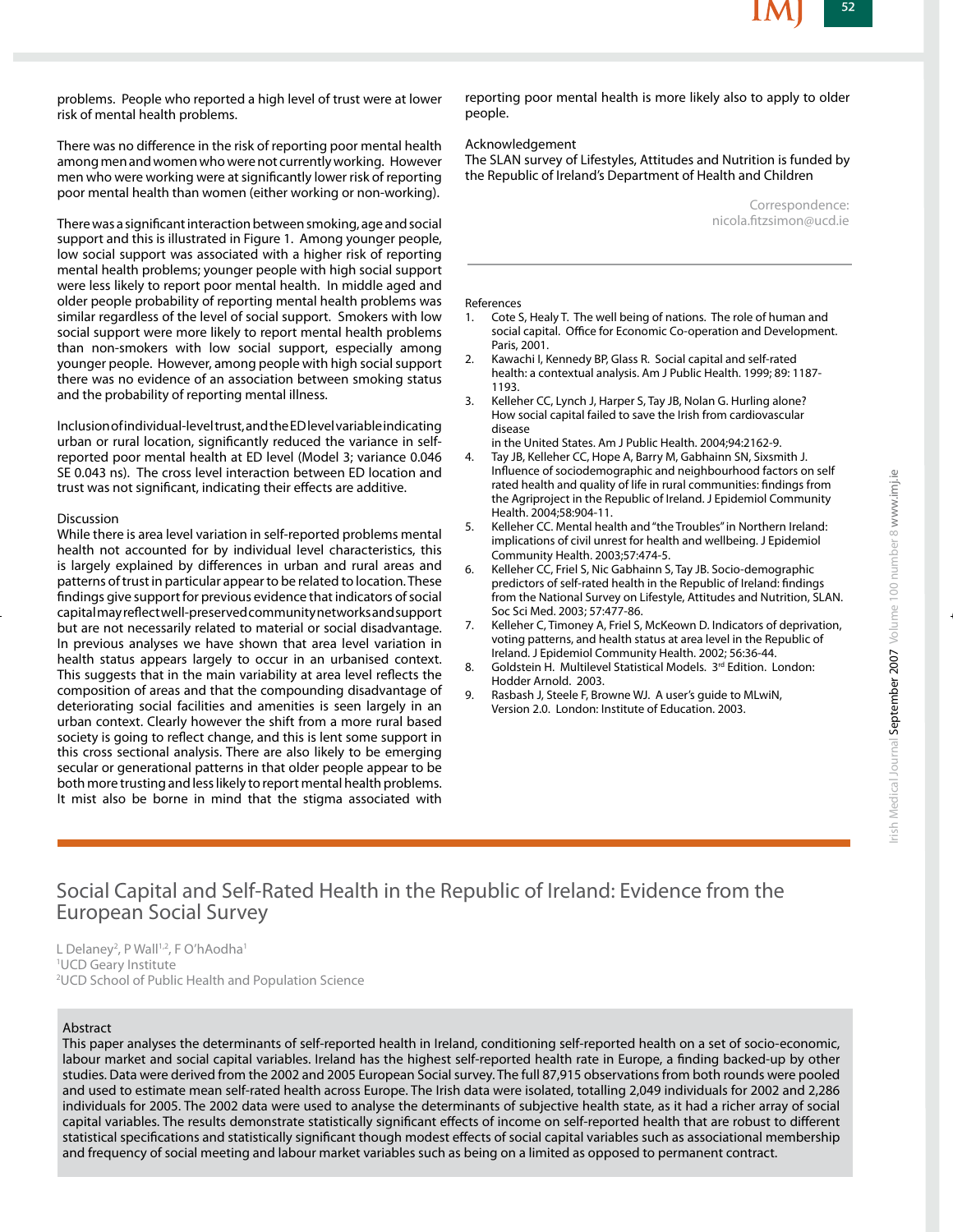#### Introduction

The extent to which health is distributed unequally across society and determined by social and labour market factors is an important question. Several studies have demonstrated that Ireland has very high self-rated heath and well-being compared to other countries.<sup>1</sup> However, there also exist considerable social disparities in terms of health outcomes.<sup>2,3</sup> Several recent papers have examined socio-economic determinants of health.<sup>4,5</sup> There has also been considerable international empirical evidence about associations between social capital and health<sup>6-8</sup> and labour market variables and health<sup>9-11</sup>. However the literature is still very much contested in terms of the nature and scope of these associations.<sup>12,13</sup> A previous examination of self-rated health in Ireland revealed marked social gradients in self-rated with health being related to age, marital status, tenure, educational status, social class, household size and eligibility for General Medical Services.<sup>3</sup> The properties of such scales and their relation to morbidity are discussed in several papers and there is strong evidence that single-item self-report measures are adequate survey measures of health with strong correlations to morbidity.<sup>14-18</sup> This paper further examines the relationship between self-reported health and a number of social capital and labour market variables, utilising data from the Irish round of the European Social Survey.

## Data and Method

Data were derived from the 2002 and 2005 European Social Survey<sup>19</sup> and analysed using STATA 9. The full 87,915 observations from both rounds were pooled and used to estimate the mean selfrated health across Europe. The Irish data were isolated, totalling to a sample-size of 2,049 individuals for 2002 and 2,286 individuals for 2005. The 2002 Irish data were utilised to estimate a detailed set of linear and non-linear multiple regression models to analyse the determinants of subjective health state, which itself was a five point scale: "very bad", "bad", "fair", "good", "very good". The 2002 data is used for this purpose as it contains a richer array of social capital variables. 3240 households were selected for interview, of which 2046 interviews were achieved, giving a response rate of 64.46 per cent. The nationally representative sample was drawn from the electoral register. We utilise a number of measures of social capital: number of associational memberships, frequency socialising with friends, social trust (as measured by a 1-30 scale summing three separate trust items) and availability of someone to discuss problems with. Our measures of labour market factors are: number of hours worked, degree of control over working hours and the nature of the contract the person was working under (permanent versus limited).

## Results

Table 1 displays the frequency distribution of self-reported health in 2002 and 2005. The majority of respondents describe their health as being fair, good or very good. There is no significant change in levels of self-rated health between the two rounds of the study. As can be seen in Table 2, the pooled data reveals that Ireland has the highest mean self-reported health of all the countries in the sample, thus replicating the other findings. Self-rated is highest in Ireland, Iceland, Denmark and Switzerland and lowest in Ukraine, Hungary, Estonia and Portugal.

We tested a number of specifications examining the link between self-reported health and social capital variables. The modelling strategy is similar to that pursued in a previous paper on well-being in Ireland.<sup>20</sup> Rather than omitting the 304 individuals that did not answer the income question, we impute their income as a linear function of their years of education. The results of the regression models are reported in Table 3. As can be seen, those who did not answer the income question do not differ in self-rated health in any of the five models. Model 1 examines the extent to which health is related to income and education without controlling for other factors and demonstrates a marked relationship between self-rated health and both measures. The stratification of health by income level is still very much apparent in the Irish context as

| Table 1                         | Subjective Health in Ireland |         |       |       |         |       |
|---------------------------------|------------------------------|---------|-------|-------|---------|-------|
|                                 |                              | 2002    |       |       | 2005    |       |
| Subjective<br>general<br>health | Freq.                        | Percent | Cum.  | Freq. | Percent | Cum.  |
| very<br>qood                    | 842                          | 41.17   | 41.17 | 960   | 42.03   | 42.03 |
| good                            | 868                          | 42.44   | 83.62 | 951   | 41.64   | 83.67 |
| fair                            | 284                          | 13.89   | 97.51 | 317   | 13.88   | 97.55 |
| bad                             | 40                           | 1.96    | 99.46 | 48    | 2.1     | 99.65 |
| very<br>bad                     | 11                           | 0.54    | 100   | 8     | 0.35    | 100   |
| Total                           | 2,045                        | 100     |       | 2,284 | 100     |       |

| Table 2            |       | Self-Reported Health by Country (Pooled Data) |       |
|--------------------|-------|-----------------------------------------------|-------|
| Country            | Mean  | Std.<br>Deviation                             | N     |
| Ireland            | 4.224 | 0.791                                         | 4329  |
| Iceland            | 4.173 | 0.833                                         | 571   |
| Denmark            | 4.120 | 0.906                                         | 2982  |
| Switzerland        | 4.093 | 0.751                                         | 4179  |
| Greece             | 4.045 | 0.984                                         | 4972  |
| Austria            | 4.041 | 0.863                                         | 4506  |
| Norway             | 3.997 | 0.892                                         | 3795  |
| Sweden             | 3.985 | 0.869                                         | 3945  |
| Belgium            | 3.983 | 0.797                                         | 3675  |
| Israel             | 3.957 | 1.006                                         | 2487  |
| United Kingdom     | 3.913 | 0.933                                         | 3942  |
| Luxembourg         | 3.836 | 0.934                                         | 3185  |
| <b>Netherlands</b> | 3.831 | 0.773                                         | 4244  |
| Finland            | 3.813 | 0.832                                         | 4019  |
| Italy              | 3.726 | 0.814                                         | 1207  |
| France             | 3.704 | 0.886                                         | 3308  |
| Spain              | 3.661 | 0.923                                         | 3389  |
| Germany            | 3.636 | 0.892                                         | 5785  |
| Slovakia           | 3.621 | 0.926                                         | 1509  |
| Czech Republic     | 3.560 | 0.947                                         | 4359  |
| Slovenia           | 3.558 | 0.925                                         | 2957  |
| Poland             | 3.538 | 0.942                                         | 3822  |
| Portugal           | 3.396 | 0.882                                         | 3560  |
| Estonia            | 3.350 | 0.898                                         | 1986  |
| Hungary            | 3.332 | 0.965                                         | 3181  |
| Ukraine            | 2.963 | 0.853                                         | 2021  |
| Total              | 3.794 | 0.929                                         | 87915 |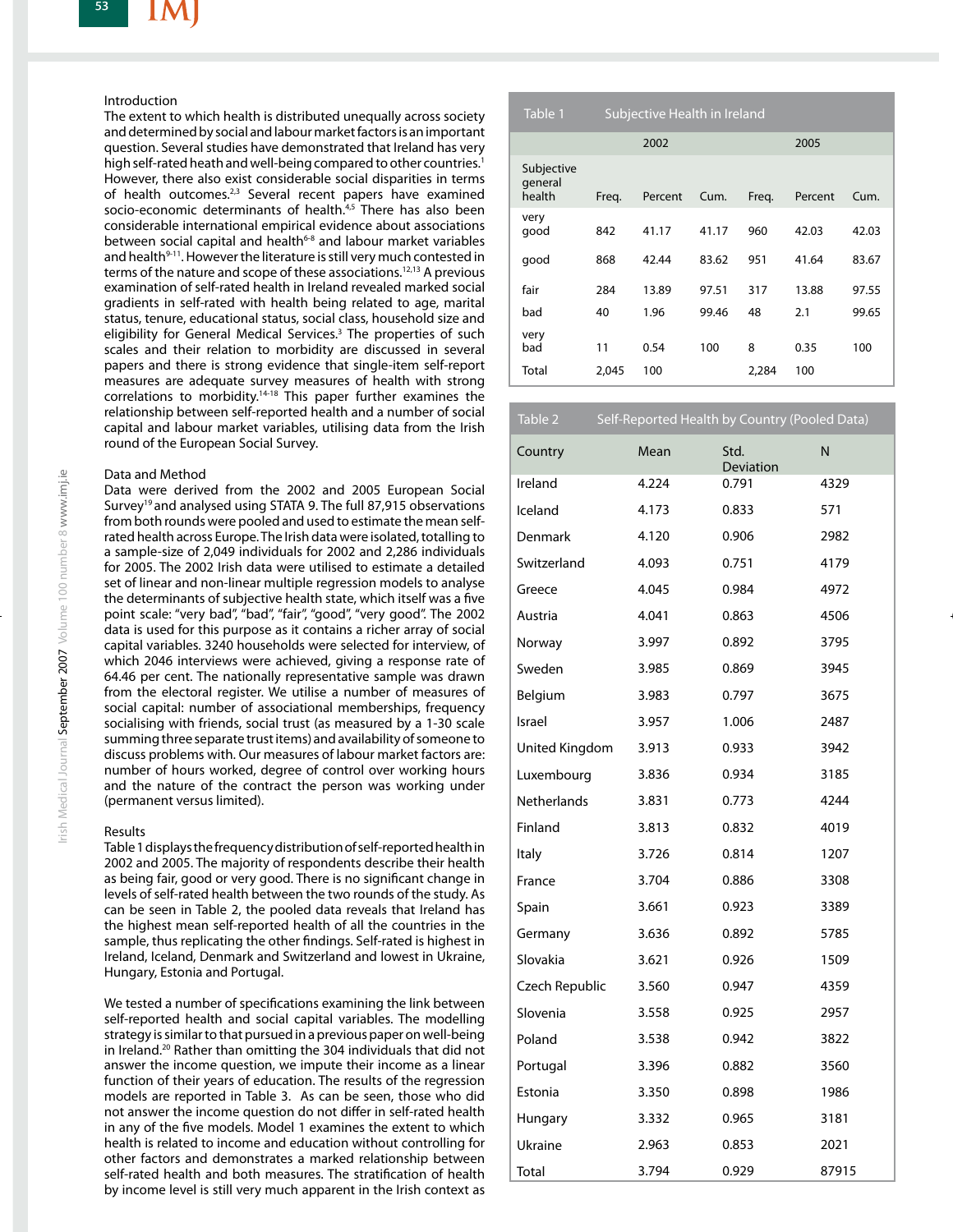| Table 3                         | OLS Regression Estimates of Self-Reported Health (2002 Data) |                |                         |                |             |
|---------------------------------|--------------------------------------------------------------|----------------|-------------------------|----------------|-------------|
|                                 | $\mathbf{1}$                                                 | $\overline{2}$ | $\overline{\mathbf{3}}$ | $\overline{4}$ | $\sqrt{5}$  |
| Income                          | $0.074***$                                                   | $0.046***$     | $0.037***$              | $0.040***$     | $0.033***$  |
|                                 | 0.008                                                        | 0.008          | 0.009                   | 0.011          | 0.011       |
| <b>Imputation Dummy</b>         | 0.029                                                        | 0.001          | 0.012                   | 0.033          | 0.019       |
|                                 | 0.049                                                        | 0.048          | 0.048                   | 0.068          | 0.069       |
| Years of Education              | $0.024***$                                                   | $0.017***$     | $0.009*$                | 0.010          | 0.001       |
|                                 | 0.006                                                        | 0.006          | 0.006                   | 0.007          | 0.008       |
| Age                             |                                                              | $-0.013***$    | $-0.013***$             | $-0.010***$    | $-0.010***$ |
|                                 |                                                              | 0.001          | 0.001                   | 0.002          | 0.002       |
| Female                          |                                                              | $-0.030$       | $-0.032$                | 0.056          | 0.035       |
|                                 |                                                              | 0.034          | 0.035                   | 0.047          | 0.048       |
| Separated                       |                                                              | $-0.136$       | $-0.094$                | $-0.238$       | $-0.213$    |
|                                 |                                                              | 0.099          | 0.101                   | 0.130          | 0.131       |
| Divorced                        |                                                              | $-0.223$       | $-0.207$                | $-0.156$       | $-0.166$    |
|                                 |                                                              | 0.159          | 0.157                   | 0.194          | 0.194       |
| Widowed                         |                                                              | $-0.037$       | $-0.006$                | $-0.044$       | 0.037       |
|                                 |                                                              | 0.071          | 0.073                   | 0.110          | 0.113       |
| Never Married                   |                                                              | $-0.150***$    | $-0.154***$             | $-0.066$       | $-0.069$    |
|                                 |                                                              | 0.046          | 0.048                   | 0.060          | 0.062       |
| <b>Social Trust</b>             |                                                              |                | $0.014***$              |                | $0.009**$   |
|                                 |                                                              |                | 0.003                   |                | 0.004       |
| <b>Television Hours</b>         |                                                              |                | $-0.010$                |                | $-0.020$    |
|                                 |                                                              |                | 0.009                   |                | 0.012       |
| <b>Associational Membership</b> |                                                              |                | $0.023**$               |                | 0.014       |
|                                 |                                                              |                | 0.011                   |                | 0.014       |
| Social Meeting                  |                                                              |                | $0.039**$               |                | $0.031*$    |
|                                 |                                                              |                | 0.012                   |                | 0.017       |
| No-one to discuss problems      |                                                              |                | $-0.103$                |                | $-0.093$    |
|                                 |                                                              |                | 0.063                   |                | 0.092       |
| Prioritization of Work          |                                                              |                |                         | $0.029***$     | $0.028***$  |
|                                 |                                                              |                |                         | 0.008          | 0.009       |
| Prioritization of Leisure       |                                                              |                |                         | $0.029***$     | $0.025***$  |
|                                 |                                                              |                |                         | 0.012          | 0.012       |
| Ability to Organise Work        |                                                              |                |                         | $-0.034$       | $-0.029$    |
|                                 |                                                              |                |                         | 0.023          | 0.023       |
| <b>Contract Working Hours</b>   |                                                              |                |                         | 0.002          | 0.002       |
|                                 |                                                              |                |                         | 0.002          | 0.002       |
| <b>Total Overtime</b>           |                                                              |                |                         | $-0.002$       | $-0.001$    |
|                                 |                                                              |                |                         | 0.002          | 0.002       |
| <b>Limited Contract</b>         |                                                              |                |                         | $-0.084*$      | $-0.089*$   |
|                                 |                                                              |                |                         | 0.053          | 0.053       |
| Constant                        | 3.500                                                        | 4.434          | 4.178                   | 3.959          | 3.938       |
|                                 | 0.068                                                        | 0.129          | 0.158                   | 0.223          | 0.264       |
| Number of obs                   | 1980                                                         | 1980           | 1887                    | 1093           | 1053        |
| F (3, 1976)                     | 60.58                                                        | 35.71          | 23.8                    | 10.62          | $\bf 8$     |
| $Prob$ > F                      | $\pmb{0}$                                                    | $\mathbf 0$    | 0                       | $\pmb{0}$      | $\mathsf 0$ |
| Adj R-squared                   | 0.08                                                         | 0.14           | 0.14                    | 0.12           | 0.12        |
| Root MSE                        | 0.76                                                         | 0.74           | 0.72                    | 0.71           | 0.71        |

Notes: OLS coefficients reported with standard errors in parenthesis. Significance levels: \*\*\* 1%, \*\* 5%, \* 10%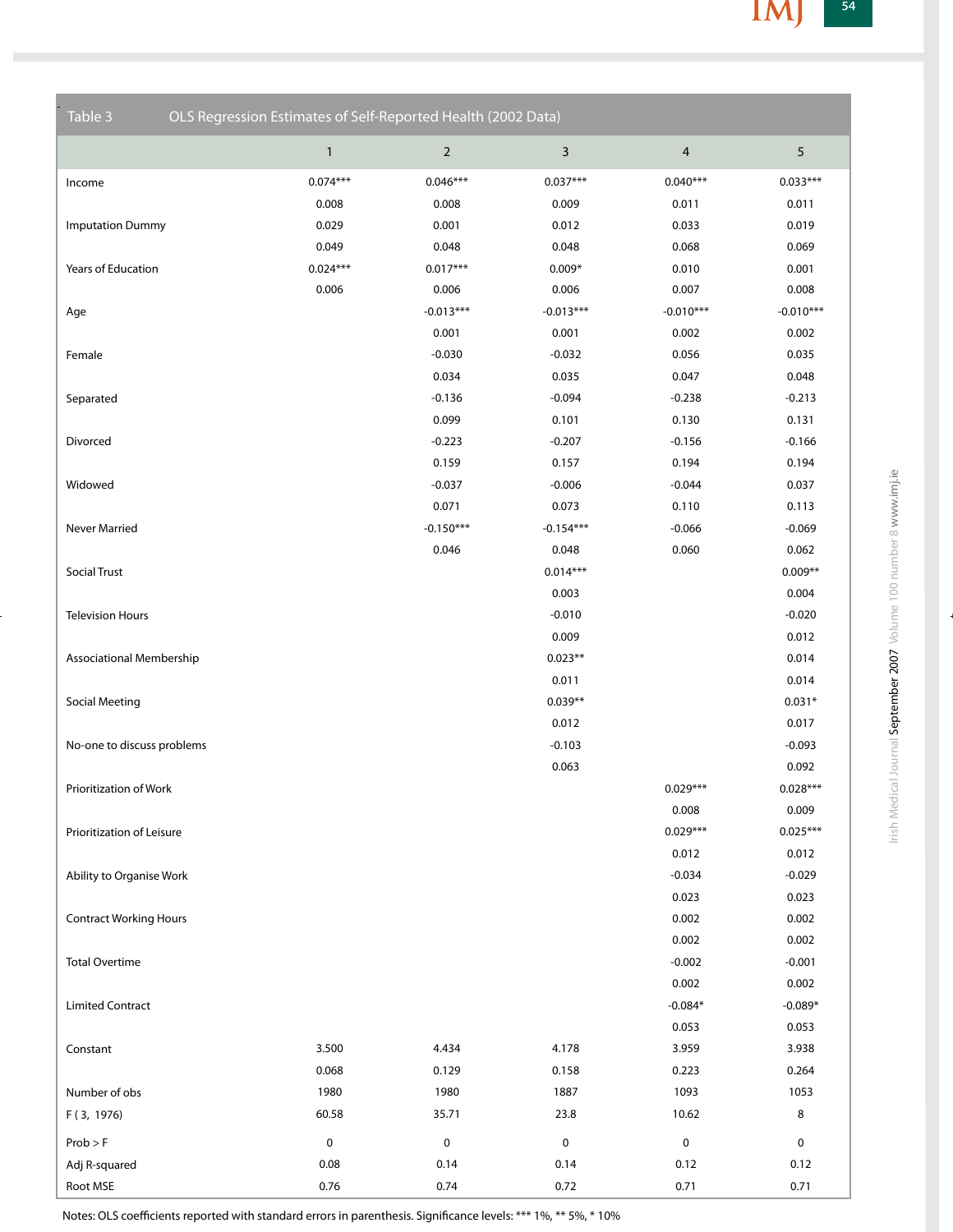## Table 4 Description of Covariates

|                             | Covariate                     | Description                                                                                                                                                                                                                                                                                                                                                                                                                                                                        |
|-----------------------------|-------------------------------|------------------------------------------------------------------------------------------------------------------------------------------------------------------------------------------------------------------------------------------------------------------------------------------------------------------------------------------------------------------------------------------------------------------------------------------------------------------------------------|
| Dependent<br>Variable       | Health                        | 5-value categorical variable ("very bad" to "very good") indicating the respondent's subjective<br>general health.                                                                                                                                                                                                                                                                                                                                                                 |
| Demographic<br>Variables    | Income                        | 10-value categorical variable of households' total net income, from all sources. Includes 304<br>missing values which have been imputed from Years of Education                                                                                                                                                                                                                                                                                                                    |
|                             | <b>Imputation Dummy</b>       | A binary variable that identifies those observations for which income values have been imputed.                                                                                                                                                                                                                                                                                                                                                                                    |
|                             | <b>Years of Education</b>     | Number of years of completed education.                                                                                                                                                                                                                                                                                                                                                                                                                                            |
|                             | Age                           | Respondent's age calculated by subtracting the year they were born from 2005                                                                                                                                                                                                                                                                                                                                                                                                       |
|                             | Female                        | Binary variable, $0 =$ Male, $1 =$ female                                                                                                                                                                                                                                                                                                                                                                                                                                          |
|                             | <b>Marital Status</b>         | 5-value categorical variable indicating marital status ("married", "separated", "divorced",<br>"widowed", "never married"). Implemented using dummy variables, with "married" as the base<br>class.                                                                                                                                                                                                                                                                                |
| Social Capital<br>Variables | <b>Social Trust</b>           | A measure of the general level of trust that the respondent has in society. It is generated by<br>combining the scores given in answer to three questions: "Are people mostly helpful or mostly<br>look out for themselves?"; "Do people mostly try to take advantage or try to be fair?"; and "Can<br>most people be trusted?". Each question has a zero to ten range, yielding a zero to thirty range<br>for the aggregate measure. Lower values indicate lower levels of trust. |
|                             | <b>Television Hours</b>       | Zero to seven categorical variable ("No time at all" to "More than 3 hours") indicating how many<br>hours are spent watching TV on an average weekday.                                                                                                                                                                                                                                                                                                                             |
|                             | Associational<br>Membership   | Total number of memberships held in the past year, calculated by adding up twelve binary<br>variables, which indicate membership of the following types of clubs or associations: sports;<br>humanitarian; cultural/hobby; trade union; business/professional/farming; consumer/<br>automobile; environmental/peace/animal; religious; political party; science/education/teacher;<br>social club; or other voluntary organisation.                                                |
|                             | Social Meeting                | One to seven categorical variable ("never" to "every day") indicating how often the respondent<br>meets friends, colleagues or relatives socially.                                                                                                                                                                                                                                                                                                                                 |
|                             | No-one to discuss<br>problems | Binary variable indicating whether the respondent has someone to discuss intimate or personal<br>concerns with.                                                                                                                                                                                                                                                                                                                                                                    |
| Labour Market               | Prioritization of Work        | Zero to ten categorical variable ("extremely unimportant" to "extremely important") indicating the<br>importance of work to the respondent.                                                                                                                                                                                                                                                                                                                                        |
|                             | Prioritization of Leisure     | Zero to ten categorical variable ("extremely unimportant" to "extremely important") indicating the<br>importance of leisure time to the respondent.                                                                                                                                                                                                                                                                                                                                |
|                             | Ability to Organise Work      | One to four categorical variable ("to a large extent" to "not at all") indicating the extent to which<br>the respondent can organise their own work.                                                                                                                                                                                                                                                                                                                               |
|                             | <b>Contract Working Hours</b> | Total number of contracted hours, excluding overtime, per week in their main job.                                                                                                                                                                                                                                                                                                                                                                                                  |
|                             | <b>Total Overtime</b>         | Total number of hours of overtime worked,                                                                                                                                                                                                                                                                                                                                                                                                                                          |
|                             | <b>Limited Contract</b>       | Binary variable indicating the type of contract held by the respondent - "limited" or "unlimited".                                                                                                                                                                                                                                                                                                                                                                                 |

it is by level of education. Model 2 adds to this model by including a range of demographic variables. Confirming the findings from SLAN, there are no gender differences in self-reported health levels. Self-rated health is significantly negatively related to age and being single as opposed to married.

The results of Model 3 show a statistically significant though modest effect a range of social capital variables. Associational membership and meeting socially with friends are both significantly associated with better self-rated health. There is no association between hours spent watching television and self-rated health. Social trust is statistically significantly associated with higher selfrated health. Model 4 removes the social capital variables and includes measures of job quality and difficulty. It is thus restricted to the sample engaged in market employment. Those on limited contracts show significantly lower health than their peers, even controlling for several other demographic characteristics. There is evidence that placing a higher importance on work has an effect on health, but in fact a positive effect. Interestingly, this effect is statistically the same as the effect of placing a high importance on leisure. Model 5 examines the full set of variables. As can be seen, income remains positively associated with self-rated health and age remains negatively associated. Social trust, being on a permanent contract, and prioritising work and leisure are all associated with higher self-rated health.

#### Discussion

There are a number of key results from this paper. Firstly, the data confirm that Ireland had the highest level of self-rated health in Europe in both 2002 and 2005. Furthermore, there is a marked social gradient in self-rated health and statistically significant associations between self-reported health and social and labour